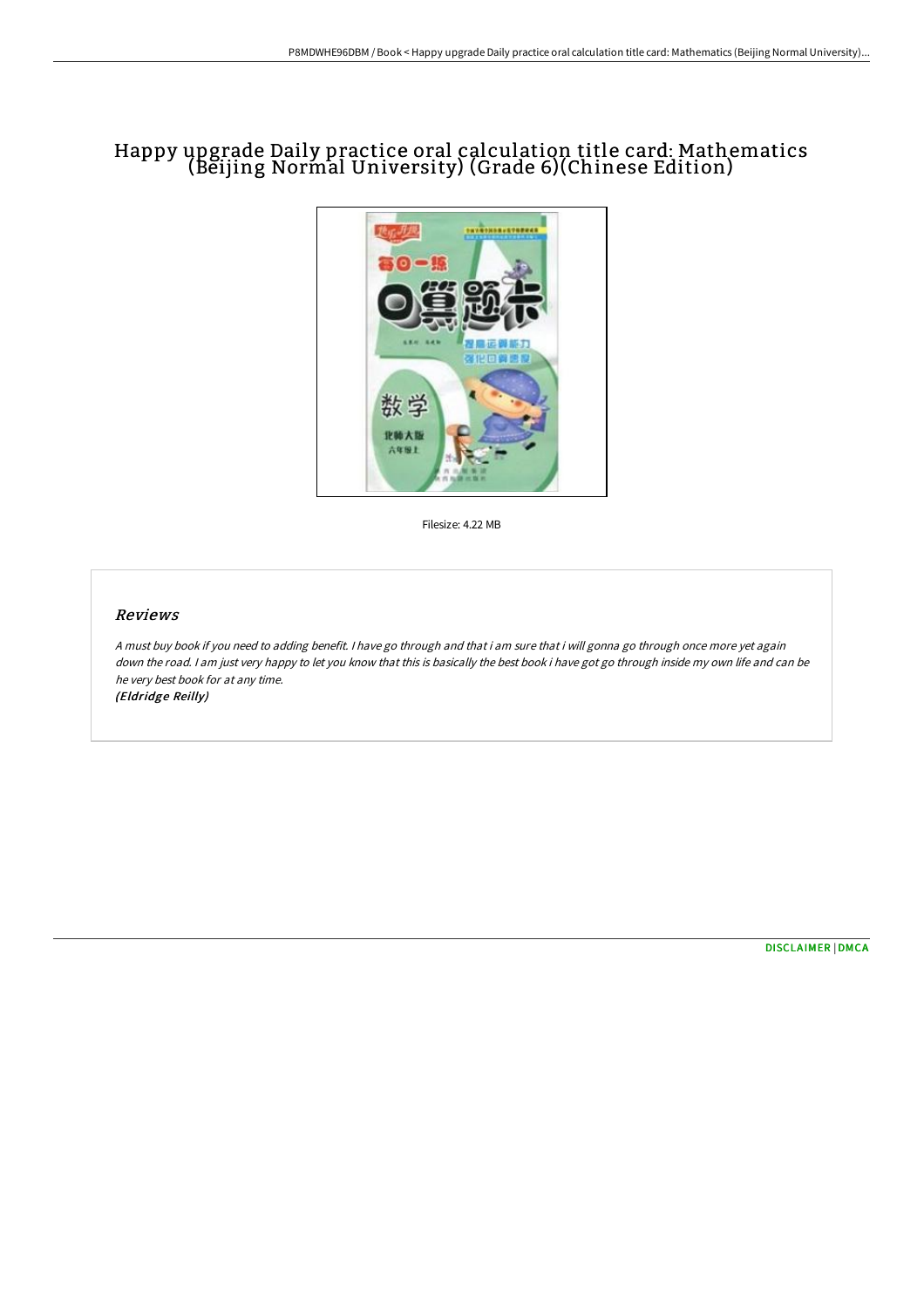## HAPPY UPGRADE DAILY PRACTICE ORAL CALCULATION TITLE CARD: MATHEMATICS (BEIJING NORMAL UNIVERSITY) (GRADE 6)(CHINESE EDITION)



paperback. Book Condition: New. Paperback. Pub Date: 2009 07 Pages: 108 Language: Chinese in Publisher: Shaanxi Publishing Group. Shaanxi Tourism Press happy upgrade computational problems mouth daily practice card: Mathematics (Beijing Normal University) (Grade 6) The features are as follows: closely materials synchronous teaching. Supporting the use of book and teaching materials targeted and complement each other. and jointly promote the teaching role. The gradual. choreography scientific. The set and learn from the book.

D Read Happy upgrade Daily practice oral calculation title card: [Mathematics](http://albedo.media/happy-upgrade-daily-practice-oral-calculation-ti-1.html) (Beijing Normal University) (Grade 6) (Chinese Edition) Online

Download PDF Happy upgrade Daily practice oral calculation title card: [Mathematics](http://albedo.media/happy-upgrade-daily-practice-oral-calculation-ti-1.html) (Beijing Normal University) E) (Grade 6)(Chinese Edition)